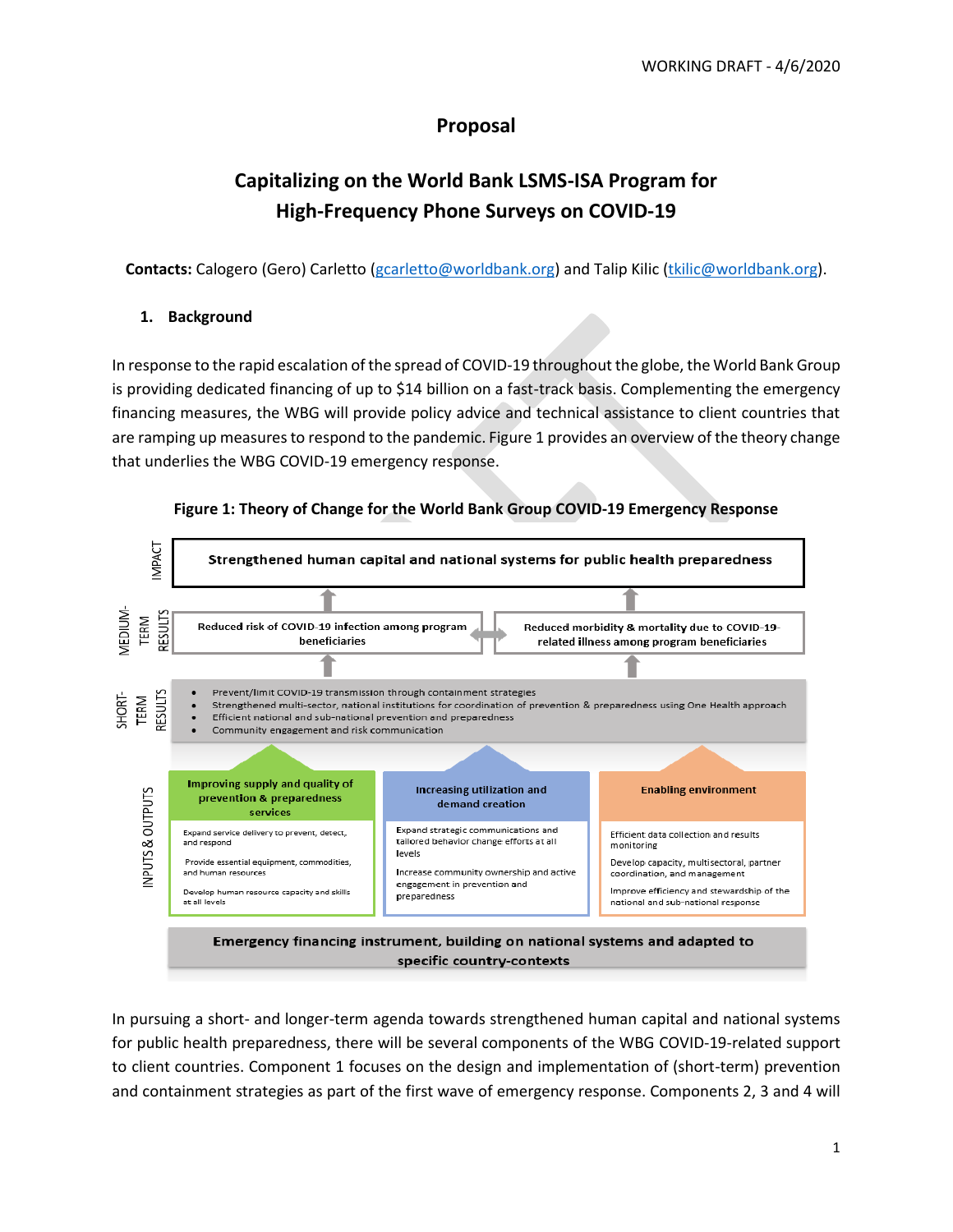in parallel focus on the design and implementation of (long-term) measures to, respectively, strengthen multi-sector and national institutions; support national and sub-national prevention and preparedness; and promote community engagement and participation.

In the short-term, under Component 1, the focus of the WBG-financed projects will be (i) case detection, confirmation, contact tracing, recording, reporting, (ii) social distancing measures, (iii) health system strengthening, (iv) communication preparedness, and (v) social and financial support to households. As the WBG and client countries move at an unprecedented pace to respond to the global pandemic, access to timely, policy-relevant, general population-representative information regarding knowledge of, responses to and impacts of COVID-19 and related restrictions will be key to effectively design, target and evaluate the policy interventions.

Since government-imposed social distancing practices are increasingly becoming common to fight the spread of COVID-19, these measures severely limit the use of traditional, face-to-face interviews in population-based surveys to address the data needs. Phone surveys, on the other hand, do not require face-to-face interactions and could elicit information from individuals and households rapidly and at low cost. And these platforms offer flexibility to alter sampling and/or questionnaire design in response of evolving information needs. There are, however, drawbacks associated with phone surveys, including (i) selection bias driven by a large, yet selected segment of the population owing a mobile phone, (ii) nonresponse bias(that often worsens throughout the life a phone survey), (iii) heterogeneity in mobile phone coverage, across geographies and population groups, and (iv) a limited scope for verifying accuracy of answers.

Despite these drawbacks, phone surveys emerge as a key part of the arsenal aimed at tracking the responses to and impacts of the pandemic. As daily life in our client countries is grinding to a halt, the window is closing for operationalizing phone survey systems that could meet the (likely-evolving) COVID-19 data needs. Therefore, we need to move fast in select settings with the right preconditions for developing and operationalizing systems that are anchored in harmonized designs and protocols – ultimately for the purpose of informing WBG-supported phone surveys set up elsewhere in the immediate future.

In rolling out the first wave of phone surveys, we need to consider all available opportunities and explore at least two potential approaches to identify phone survey subjects: (1) using as a sampling frame recent nationally-representative sample surveys that have elicited phone numbers for household members and, potentially, reference contacts, and (2) random digit dialing. These surveys could be implemented by national statistical offices (NSOs) or private firms, following a country-specific or a regional approach. Here, we focus on the idea of:

a. a phone survey system that would be set up across several countries with the right enabling environment and that would select its subjects from households that had been interviewed by recent, country-owned, nationally-representative household surveys;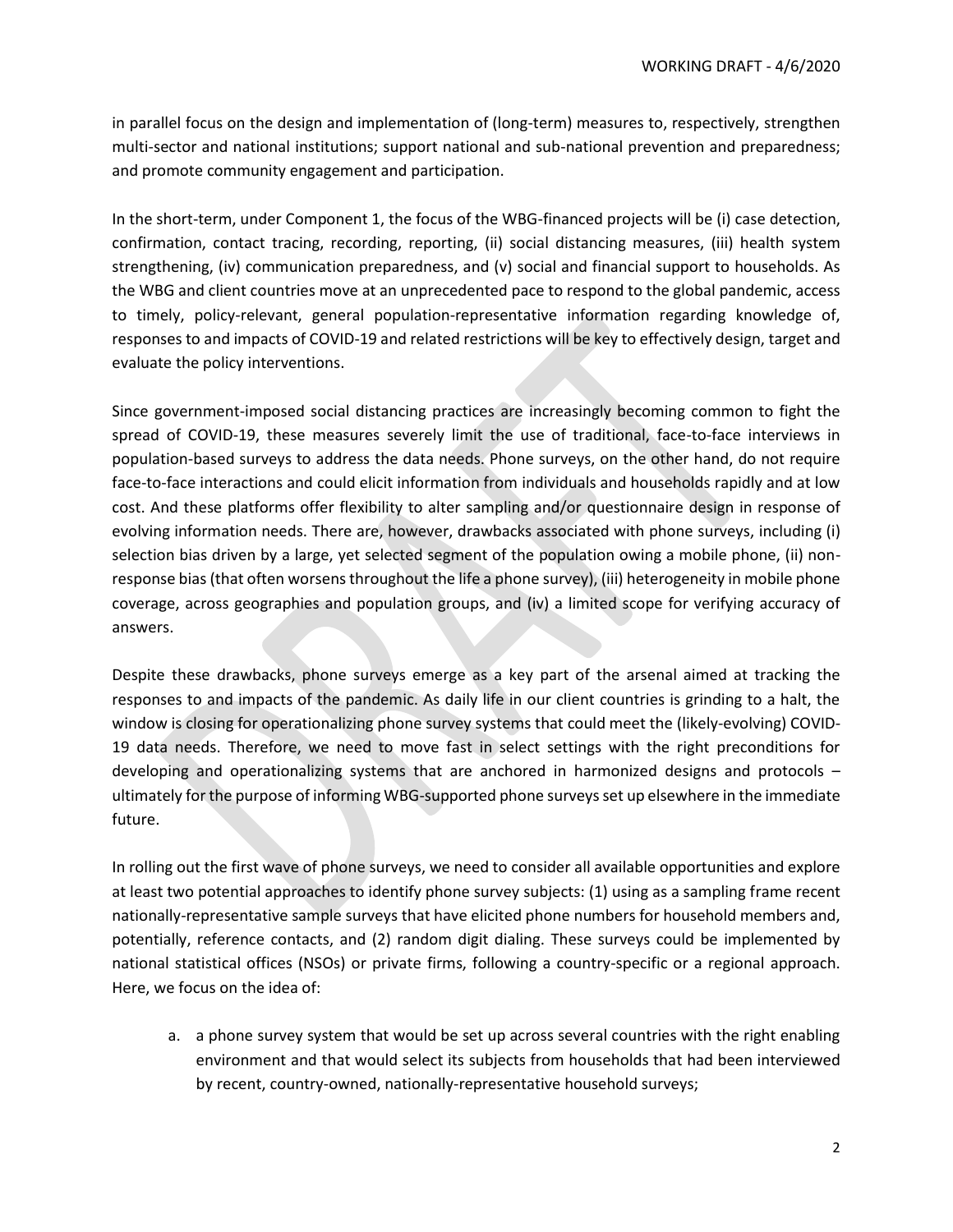- b. partnering with the NSOs as the phone survey implementing agencies in view of the confidentiality of the phone numbers, the established relationships between the NSO and sampled households, and the existing NSO phone survey experience (if exists); and
- c. developing and operationalizing harmonized phone survey designs and protocols to inform the design of similar WBG-supported efforts elsewhere.

As such, this proposal details a plan to leverage the ongoing World Bank Living Standards Measurement Study – Integrated Surveys on Agriculture (LSMS-ISA) initiative and its infrastructure as a contribution to a broader effort to scale up the implementation of phone surveys across as many client countries as possible.

Specifically, it describes how to develop and implement prototype phone surveys that build on the experience and national longitudinal household surveys in a number of LSMS-ISA countries, namely Ethiopia, Nigeria, Malawi, Tanzania and Uganda, as an integral part of a larger, coordinated effort to implement, in the first phase, approximately a dozen WBG-supported high-frequency phone surveys across the globe, including in other countries in Sub-Saharan Africa (SSA), Middle East and North Africa (MENA), South Asia (SA) and East Asia and Pacific (EAP).

The proposed high-frequency phone survey (HFPS) in each of the 5 LSMS-ISA countries will track the responses to and economic impacts of COVID-19 in a general population-representative fashion by conducting monthly phone interviews with a national sample of households that had been interviewed during the latest round of the LSMS-ISA-supported national longitudinal household survey and/or an alternative, recent nationally-representative cross-sectional survey that may also be available.<sup>1</sup>

This model has three major advantages.

 $\overline{\phantom{a}}$ 

**First**, it ensures cost savings in operationalizing an emergency response survey that would capture the dynamics of interest among general population – moving beyond the select segments of the population that could be reached through alternative means, including web surveys and social media, and including also poor households in less-served/rural areas, a focus of LSMS-ISA surveys. The HFPS could be operationalized without the need for face-to-face interviews given the readily-existing relationship with

<sup>&</sup>lt;sup>1</sup> The latest rounds of LSMS-ISA-supported surveys include: Ethiopia Socioeconomic Survey (2018/19), Malawi Fifth Integrated Household Survey (IHS5) 2019/20 and Integrated Household Panel Survey (2019), Nigeria General Household Survey – Panel (2018/19), Tanzania National Panel Survey (2014/15), and Uganda National Panel Survey 2019/20. The attractive features of these surveys are that (a) they are owned by the country and integrated into the national statistical system; (b) they are designed to be representative at the national, urban/rural and regionallevels; and (c) they administer a rich set of multi-topic questionnaire instruments to a national sample of households (and individuals) that are tracked over time to study dynamics in agricultural productivity, employment, income and consumption, among others. The alternative recent nationally-representative cross-sectional surveys that can also be considered for informing the sampling frame of the phone numbers include the Nigeria Living Standards Survey and Tanzania Household Budget Survey. Sub-national Feed-the Future (FtF) Surveys that have been fielded in Nigeria and Tanzania and that have leveraged the LSMS-ISA platform may too be considered for FtF-oriented monitoring efforts.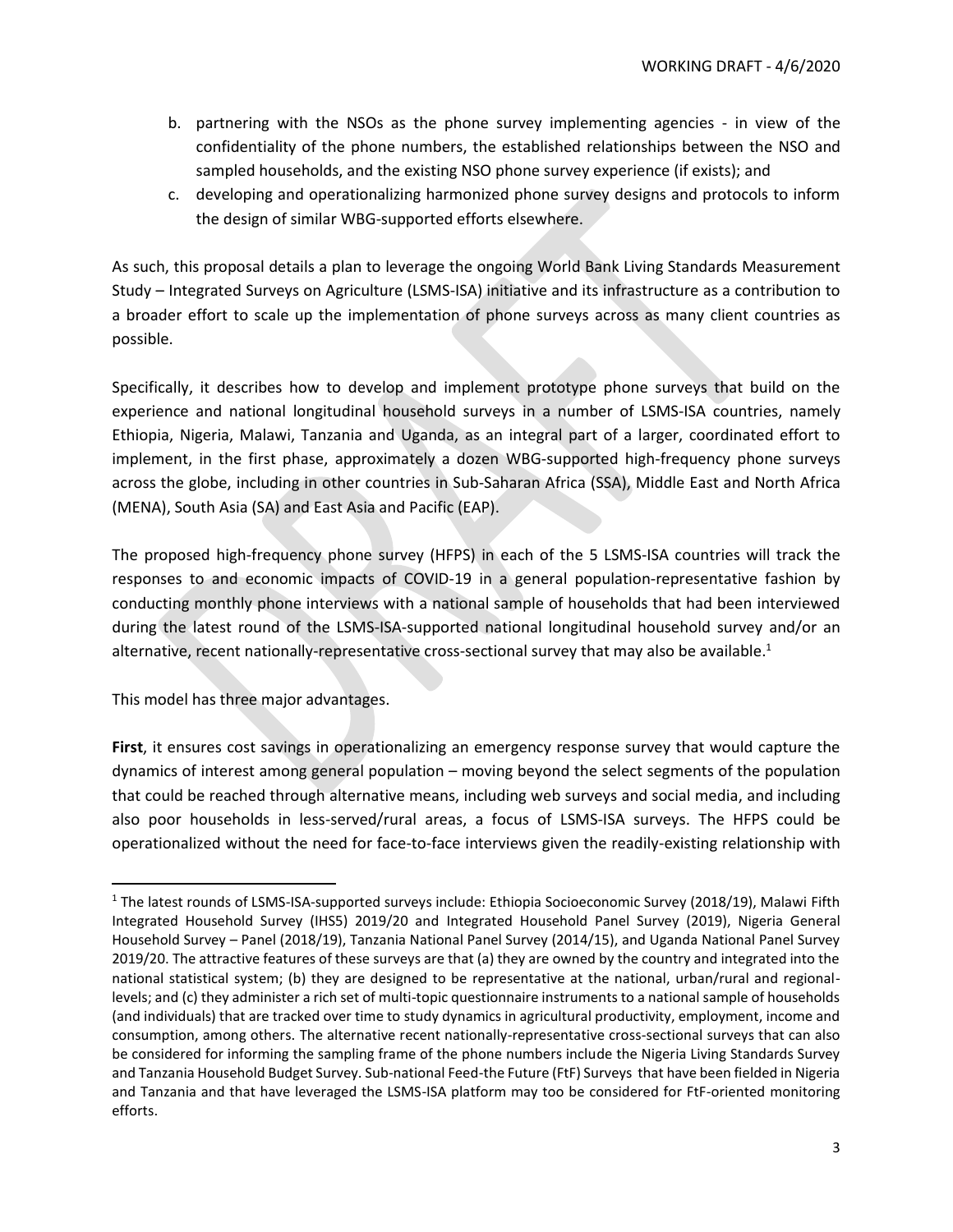the sampled households and the availability of household contact information that had already been solicited to facilitate future longitudinal tracking efforts.

**Second**, this model would leverage a decade of investments in the NSO capacity to design and conduct longitudinal household surveys. In doing so, it also promotes sustainability by enabling the partner NSOs to respond to the emergency data needs by re-orienting the existing longitudinal surveys, as opposed to building new, parallel systems of data collection. The investments in NSO phone survey capability could in turn enable future high-frequency phone survey efforts oriented around non-COVID-19-related topics. And in the case of Nigeria and Malawi, the NSO has experience with the implementation of phone surveys.

**Third**, this model would create a powerful longitudinal dataset that spans the period prior to, during, and following the pandemic and that would enable rigorous empirical research on the short- and longer-term effects of the pandemic - with the investigation of the latter being possible thanks to the future longitudinal survey rounds that would be fielded upon the easing of COVID-19 restrictions. Furthermore, the pre-COVID-19 information that had been collected in past LSMS-ISA survey rounds on the same survey subjects could be leveraged to counteract the potential selection and non-response biases that often plague phone surveys.

The overarching goals of the first wave of high-frequency phone surveys, including those leveraging the LSMS-ISA program, will be to:

- a. set up systems that are country-owned and versatile to meet the rapidly evolving data needs (through possible modifications/addition/rotations to the questionnaire, frequency of followup and/or target sample); and
- b. develop and validate harmonized instruments and protocols that would be promoted among the NSOs and/or contractors tasked with the implementation of similar phone survey systems elsewhere.

In designing and implementing the first wave of WBG-supported high-frequency phone surveys, Development Data Group (DECDG) and Poverty and Equity Global Practice (GP) has already established a strong coordination mechanism to avoid duplication of efforts and ensure harmonization of methodologies. Towards this end, five working groups have been established, namely (i) coordination, (ii) sampling, (iii) questionnaire design, (iv) implementation, and (v) innovations and opportunities. The working groups are meeting regularly to converge on a first set of recommendations to ensure as much harmonization as possible in each facet of survey design in all upcoming activities.

As of March 29, 2020, in each of Ethiopia, Malawi, Nigeria, Tanzania and Uganda, the existing LSMS-ISA country team has been augmented by the associated poverty economist(s); the respective NSO has been engaged to secure buy-in and start preparations for implementing the phone survey; and all activities are being in coordination with, and clearance from, the respective country management unit, with the goal of commencing the first round of interviews by April 15.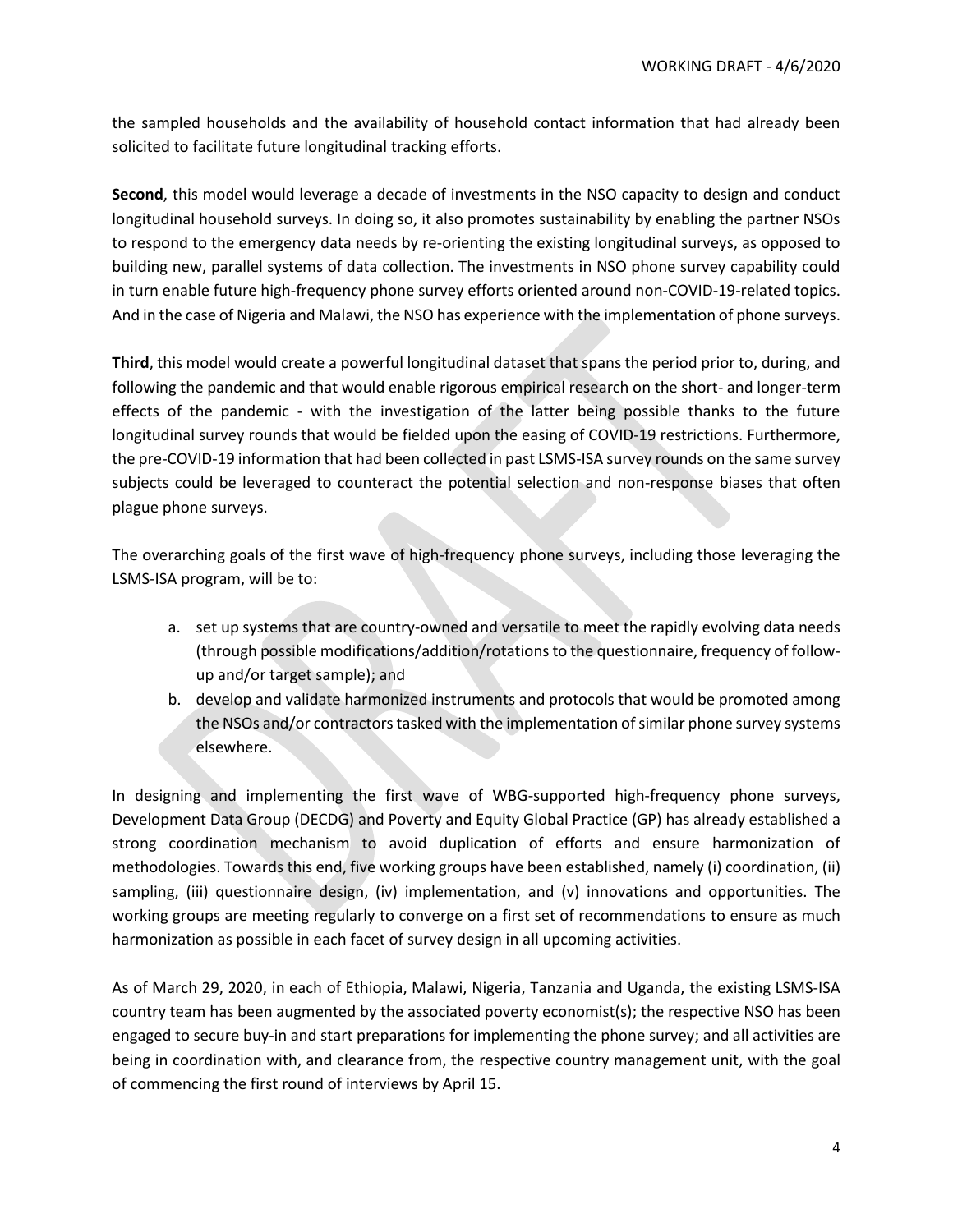# **2. Sampling Design**

 $\overline{\phantom{a}}$ 

In each LSMS-ISA country, the HFPS sample selection will begin with the complete set of enumeration areas (EAs) that had been visited during the latest round of the reference household survey. In each EA, as a function of budget availability, all or a random sub-sample of households will be selected out of the households that had provided a phone number for at least one household member or a reference contact/non-household member.<sup>2</sup> In the case of Malawi, Nigeria and Tanzania, where recent crosssectional and longitudinal surveys are both available, the sampling design will explore building a frame of phone numbers that cut across both surveys.

As a point of reference, Table 1 presents the distribution of LSMS-ISA sample households according to phone number availability. For these LSMS-ISA surveys, the share of households with contact information (for household members or a reference person) ranges from 79.2 to 99.2 percent. The initial target sample of successfully completed interviews for each round of the HFPS is envisioned to be approximately 1,500- 1,800 households. Based on preliminary power calculations, a sample of this size will be sufficient to track month-to-month changes in the key indicators for this survey (COVID-19 knowledge and behavior, labor market outcomes) at the national-level.<sup>3</sup> While the sample will be stratified across urban/rural areas, the precision of estimates will be reduced for this subnational analysis. However, given the greater concerns regarding the spread and impact of COVID-19 in urban, high-population-density areas, a disproportionately share of the sample will be drawn in urban areas on a country-by-county basis.<sup>4,5</sup>

The full sample of households with contact information will serve as the frame for the survey in each country. Given the likelihood of high nonresponse rates common in telephone surveys, an adaptive sampling approach will be implemented whereby interviewers are given an initial pool of households to contact and additional households randomly selected to replace those they are not able to successfully interview. Additional households will continue to be drawn from the frame until the required number of successful interviews is reached or the pool of the households to contact is exhausted. Therefore, the number of households that are contacted/attempted will be higher than the ultimate sample of successfully interviewed households. Based on recent similar follow-up phone surveys conducted in Nigeria, the rate of successful contact could be 75 percent or lower. This would imply that to achieve a sample of 1,800 successfully interviewed households would require contacting 2,400 households.

 $<sup>2</sup>$  To aid in the tracking of households and individuals as part of longitudinal follow-ups, the LSMS-ISA-supported</sup> surveys have been eliciting phone numbers for head of household, other household members and reference individuals from outside the household.

<sup>&</sup>lt;sup>3</sup> This sample size will at a minimum be sufficient to detect a 10-percentage point change between rounds of the survey (with a power of 90 percent and confidence of 95 percent).

<sup>&</sup>lt;sup>4</sup> In order to achieve this, the possibility of leveraging samples from other recent household surveys in the country (that collect phone numbers of respondents) will be considered.

<sup>&</sup>lt;sup>5</sup> The sampling design may also be dynamically adjusted over time to bring in additional households in specific geographies that see a rapid increase in confirmed covid-19 cases – again depending on the operational need.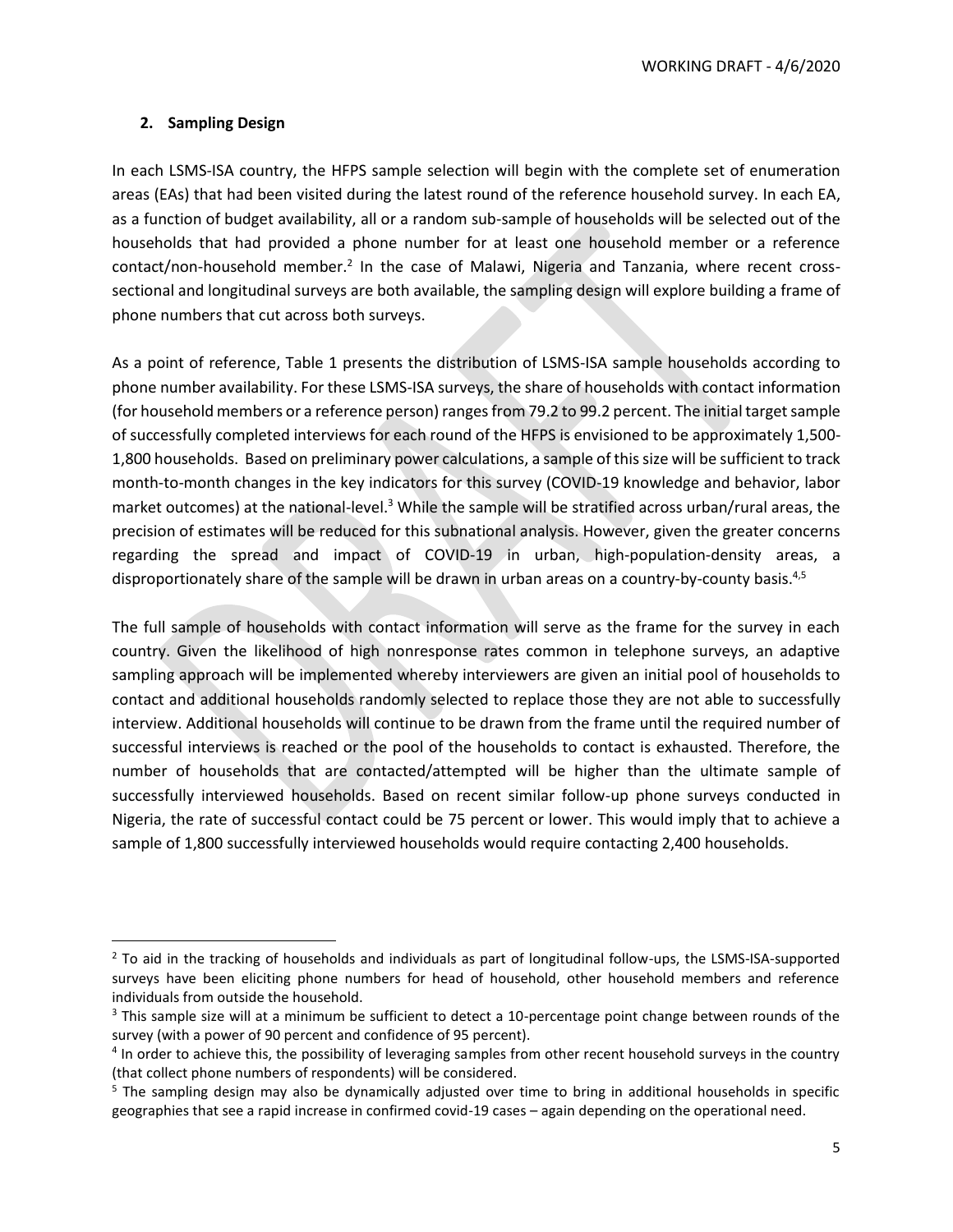Another major concern with telephone surveys is the potential for sampling bias due to nonresponse. Households without contact numbers are automatically excluded from the sample and likely have a different profile of characteristics than households with contact information. Even among households with phone numbers, those that are not successfully interviewed could potentially differ from those that were successfully interviewed in a systematic way. One advantage of drawing the sample from existing in-person surveys is that full information is available for all households from the in-person survey. The multi-topic data that had been collected in the reference survey will be leveraged to (i) understand the degree to which the initial target sample exhibit differences vis-à-vis the population that would not be covered by the HFPS, and (ii) ultimately, compute a propensity score adjustment in each country that would seek to counteract the effects of potential (initial) selection bias and (eventual) attrition among the HFPS target households – in an attempt to be as representative of the general population as possible.

Following the baseline interview and using the updated household roster vis-à-vis the latest LSMS-ISA round, a more targeted approach will be explored to select the adult household member for individuallevel questionnaire modules - as opposed to administering the questionnaire modules in full to the initial respondent for the phone interview.

## **3. Questionnaire Design**

The HFPS core questionnaire is designed in view of the corporate priorities that are underlying the emergency COVID-19 financing effort as well as countries' priorities. However, the core questionnaire may be adapted and complemented at the country-level. Each month, the HFPS households will receive a core set of questions to primarily capture the economic impacts of COVID-19, and these questions will be complemented by rotational questions on select topics that will be introduced each month and kept to agreed length. Within the core set of questions administered in each country, there will be a core that will be cross-country comparable.

The monthly interview with each HFPS household will not exceed 20 minutes, with an allowance of a few extra minutes in the baseline interview to allow for a proper introduction of the program and the updating of the household roster that will be fed forward from the survey that is serving as the sample frame for the phone numbers.

The first round of HFPS will cover topics including (1) knowledge of the existence of and channels of transmission of COVID-19 (likely to be rotated out after the initial round); (2) knowledge of and compliance with preventive measures with specific emphasis on social distancing and self-isolation; (3) prices and access to food and non-food necessities; (4) employment; (5) food insecurity; and (6) subjective wellbeing – with a focus on understanding the dynamics of economic impacts.

The HFBS questionnaire design is being refined by the questionnaire design working group, composed of select DECDG and Poverty and Equity GP staff members. The working group is eliciting inputs from the partner NSOs and the wider Bank community at the Headquarters and country-level, including staff from the Poverty and Equity GP, Health, Nutrition and Population GP, and Education GP.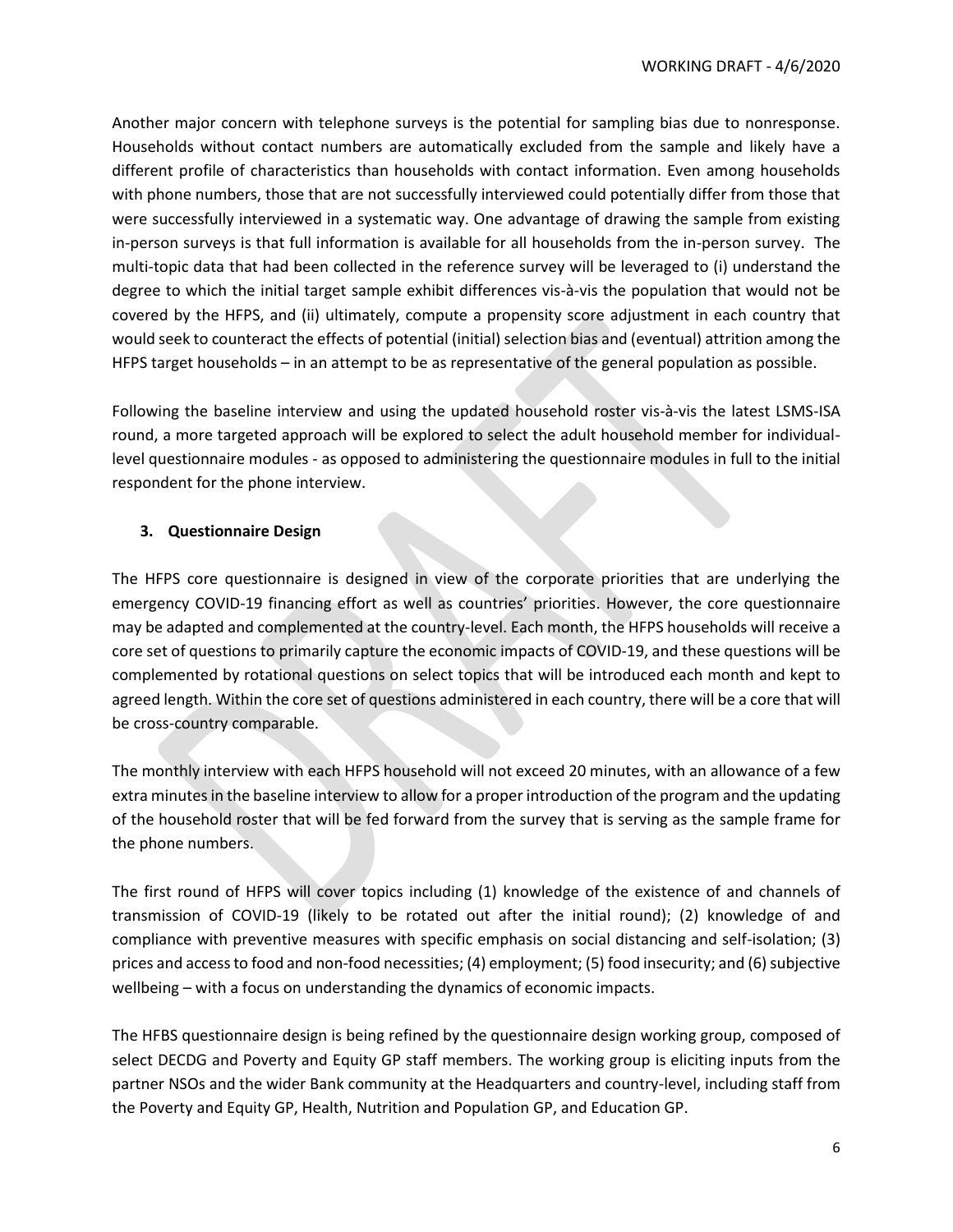# **4. Computer-Assisted Telephone Interviewing (CATI)**

The World Bank *Survey Solutions* software and the readily-available Android Tablets that meet Survey Solutions specifications will be used for HFPS data collection and survey management. This offers several advantages. **First**, the software is well known to NSOs, from survey management to field interviewers. This allows for rapid deployment, with minimal need for staff training and remote technical support. This is a critical virtue for rolling out a survey that provides timely policy-relevant information in the face of a rapidly evolving emergency context. **Second**, the software supports the anticipated survey workflow. While initially designed and most often used for face-to-face computer-assisted personal interviewing (CAPI) surveys, Survey Solutions has successfully been used for CATI surveys in several contexts, from highfrequency agricultural surveys in Malawi to emergency response surveys in Somalia and Yemen. Should existing features fall short of a more extensive set of CATI-specific needs, there are two strategies. In the short-term, R Shiny applications that interact with Survey Solutions can be developed to extend the functionality of the platform. In the long-term, new Survey Solutions functionality can be developed to accommodate a broad range of CATI-specific needs. **Third**, Survey Solutions provides a robust platform for effective work of distributed teams. For the NSO data collection teams, it offers a mechanism for distributing and tracking survey work. For the World Bank teams, it allows a means both to track and to support data collection underway in each country.

Please refer to the **Annex** that describes the current thinking on the design and use of the Survey Solutions-based CATI platform.

## **5. Implementation Modalities**

In each country, the HFPS will be implemented by the respective NSO, with support from the WB team. The HFPS interviews will be conducted by 20 to 25 selected NSO field staff that had been working on the LSMS-ISA-supported surveys. A total of 5 to 10 replacements will be recruited and trained. Each interviewer will be assigned to one of 2 to 4 NSO supervisors that will oversee their work program. The distribution of spoken languages among the interviewers will be aligned with the language distribution among the selected sample.

Over the years, the LSMS team has built capacity of NSOs in different areas, including phone surveys. For instance, in Nigeria, the National Bureau of Statistics (NBS) has a well-resourced call center that has been used to conduct several rounds of phone surveys in recent past. Similarly, the Malawi NSO participated in the World Bank Listening to Africa project and ran a small call center as part of a methodological experiment on measuring crop production in collaboration with the LSMS team in 2015/16. This has provided the staff at the office some experience in running a call center. Thus, the proposed phone surveys will rely on existing infrastructures in these countries, where possible and in accordance with local restrictions on social distancing and travel.

Given the likely suspension of fieldwork operations carried out by the NSOs, the potential unavailability of desired HFPS interviewers is a negligible risk. However, NSO staff may too transition to home-based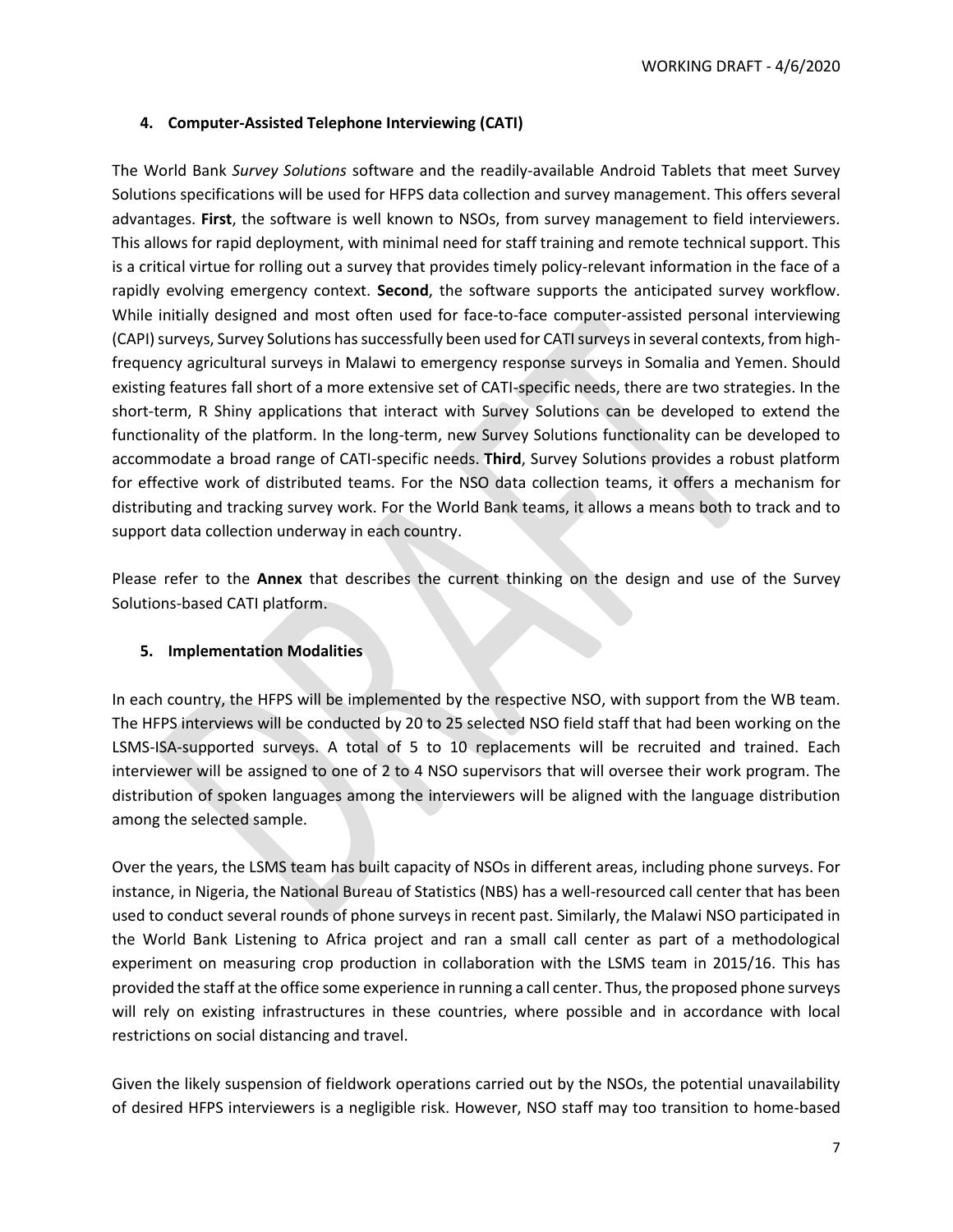work. In that case, the HFPS interviewers will be provided with the necessary logistics, including mobile phones, SIM Cards and air time, to allow them to conduct the interviews from their homes. Where necessary, interviewers may be requested to use their personal phones to conduct the interviews at home and shall be reimbursed for phone credits/airtime. The interviewer selection will also consider their access to electricity and whether they have a reliable connection to the cell phone network for phone calls and mobile data use.

In each country, 3 days of training and piloting will be conducted prior to the implementation of the baseline interviews. A follow-up one day training will be carried out on a monthly basis before the start of each round of data collection. If social distancing measures do not allow us to set up centralized training activities, we will set up remote training sessions with the HFPS interviewers. It is possible that each training session may focus on a subset of the HFPS interviewers to ensure adequate attention to each interviewer.

Furthermore, appropriate measures will be taken to protect the safety of enumerators and supervisors during all HFPS activities. If there are centralized training activities prior to the commencement of the survey or if the NSO ends up relying on an existing call center, the current country guidelines regarding personal hygiene and social distancing will be enforced.

Each supervisor will allocate interview assignments to their assigned HFPS interviewers on a daily basis through the Survey Solutions platform. Each interviewer is estimated to interview 15 households per day, working 8 hours per day, and will make multiple call attempts to a household over a 3-day period. If an interviewer is not able to reach an assigned household over this duration, that household will be replaced. Replacement will be encouraged at baseline, except when there is an overhaul of the questionnaire in a particular survey round. Given the high likelihood that interviewers will conduct some of the interviews at home and in order to ensure quality control, random call-backs of selected households will be conducted. The survey will be monitored daily through the Survey Solutions platform by the NSO survey management and the LSMS teams. Data quality control will be managed through the Survey Solutions platform, over email, and on WhatsApp for real-time discussions of the survey experience.

Following the initial interview, the households will be called on a monthly basis (and if required, more frequently in select periods depending on the operational need), for a minimum of 12 months. In each month, the data collection will be completed in the first two weeks. Following each interview, each respondent will be provided free mobile airtime in exchange for their participation. The NPLS will explore the use of bulk text messaging to contact, schedule interviews, and keep in touch with respondents, as a strategy to reduce non-response. The baseline interviews are expected to start on or around April 15, 2020.

## **6. Outputs**

The data and knowledge products that will be generated as part of the HFPS in the initial countries are "public goods" that will directly inform activities planned in countries beyond the initial dozen "early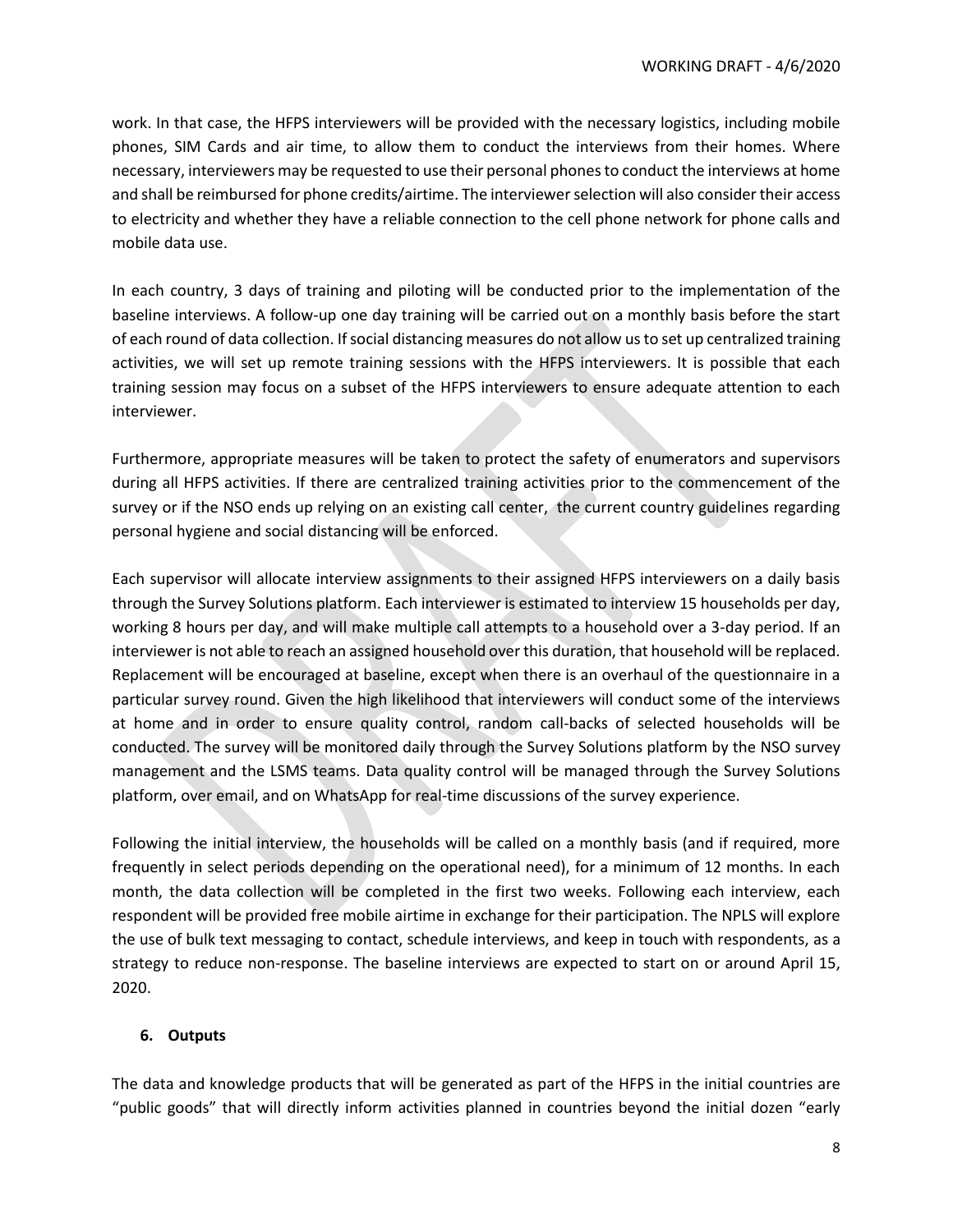adopters", cutting transaction costs associated with the set-up of similar systems elsewhere. The idea of developing an online dashboard that could consolidate and disseminate insights from the first wave of WBG-supported high-frequency phone surveys will be discussed with the internal stakeholders. A full set of outputs and deliverables, and their specific format, will be discussed in the coming days with the WBG colleagues, partner countries and other potential users. But, at a minimum, the following two sets of products with be produced in almost-real time.

# **a. Data Products**

The anonymized, unit-record microdata from each HFPS round will be made publicly available on the World Bank Microdata Library immediately after completion of that round, with the anonymized unitrecord data being made available to the broader country-specific task team in real time. This will allow the widest possible use of the data. Each dataset will be accompanied with the questionnaire instrument and the basic information document. These datasets and related documentation will be disseminated under a single record that will be created for the HFPS and that will be updated on the World Bank Microdata Library on an on-going basis. The Survey Solutions CAPI questionnaire instruments will be made publicly available on the Survey Solutions Designer Platform, in sync with the public dissemination of the data.

# **b. Knowledge Products**

Each round of HFPS data collection will be an input to a cross-country report that is produced with respect to an agreed tabulation plan, ideally within one week of completion of that round. Furthermore, a document will be prepared summarizing the experience in the initial set of countries and drawing lessons for other data collection efforts.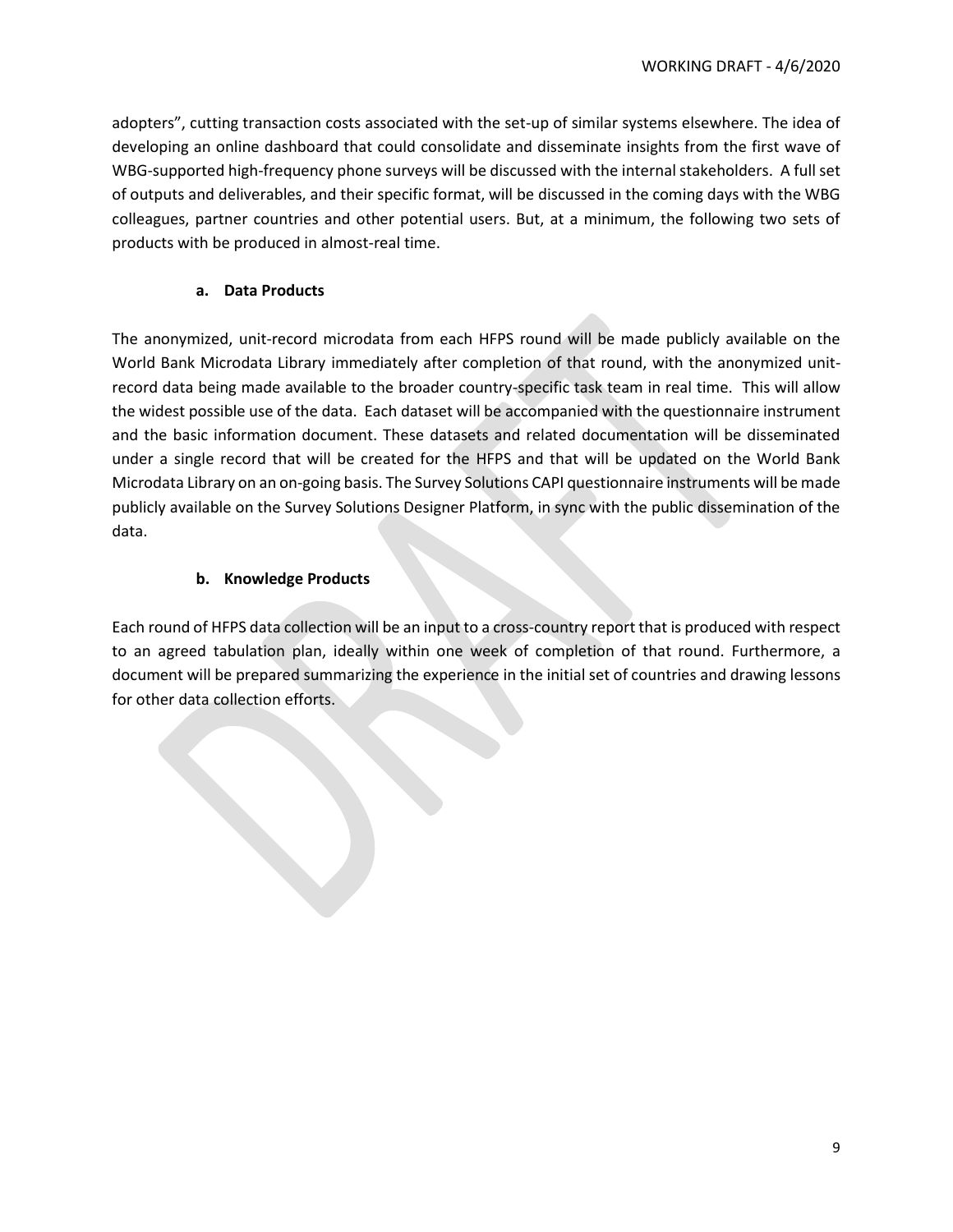|                                                                                                            | Ethiopia - ESS 2018/19 |       |         | Malawi - IHPS 2019 |       |         | Nigeria - GHS-Panel 2018/19 |       |         | Tanzania - NPS 2014/15* |       |         | <b>Uganda - UNPS 2018/19</b> |       |         |
|------------------------------------------------------------------------------------------------------------|------------------------|-------|---------|--------------------|-------|---------|-----------------------------|-------|---------|-------------------------|-------|---------|------------------------------|-------|---------|
|                                                                                                            | Urban                  | Rural | Overall | Urban              | Rural | Overall | Urban                       | Rural | Overall | Urban                   | Rural | Overall | Urban                        | Rural | Overall |
| Sample Size in Latest LSMS-ISA-Supported Survey                                                            | 3,659                  | 3,129 | 6,788   | 785                | 2,160 | 2,945   | 1,592                       | 3,384 | 4,976   | 1,368                   | 1,984 | 3,352   | 803                          | 2,371 | 3,174   |
| Distribution of Households According to Phone Number Availability                                          |                        |       |         |                    |       |         |                             |       |         |                         |       |         |                              |       |         |
| % with phone number for at least one household member                                                      | 87.1                   | 41.9  | 66.3    | 96.2               | 63.6  | 72.3    | 96.4                        | 86.3  | 89.5    | 94.5                    | 68.5  | 79.1    | 87.9                         | 90.3  | 89.7    |
| % with phone number for a reference contact<br>(otherwise without a phone number for any household member) | 6.1                    | 20.8  | 12.9    | 1.4                | 1.2   | 1.2     | 3.5                         | 12.6  | 9.6     | 2.2                     | 9.7   | 6.6     | 8.2                          | 5.1   | 5.9     |
| % with no phone numbers                                                                                    | 6.8                    | 37.3  | 20.8    | 2.4                | 35.3  | 26.5    | 0.1                         | 1.1   | 0.8     | 3.3                     | 21.8  | 14.3    | 3.9                          | 4.5   | 4.3     |

\* Subsequent surveys utilitizing a sub-sample of the NPS14/15 may be utilized to update contact information.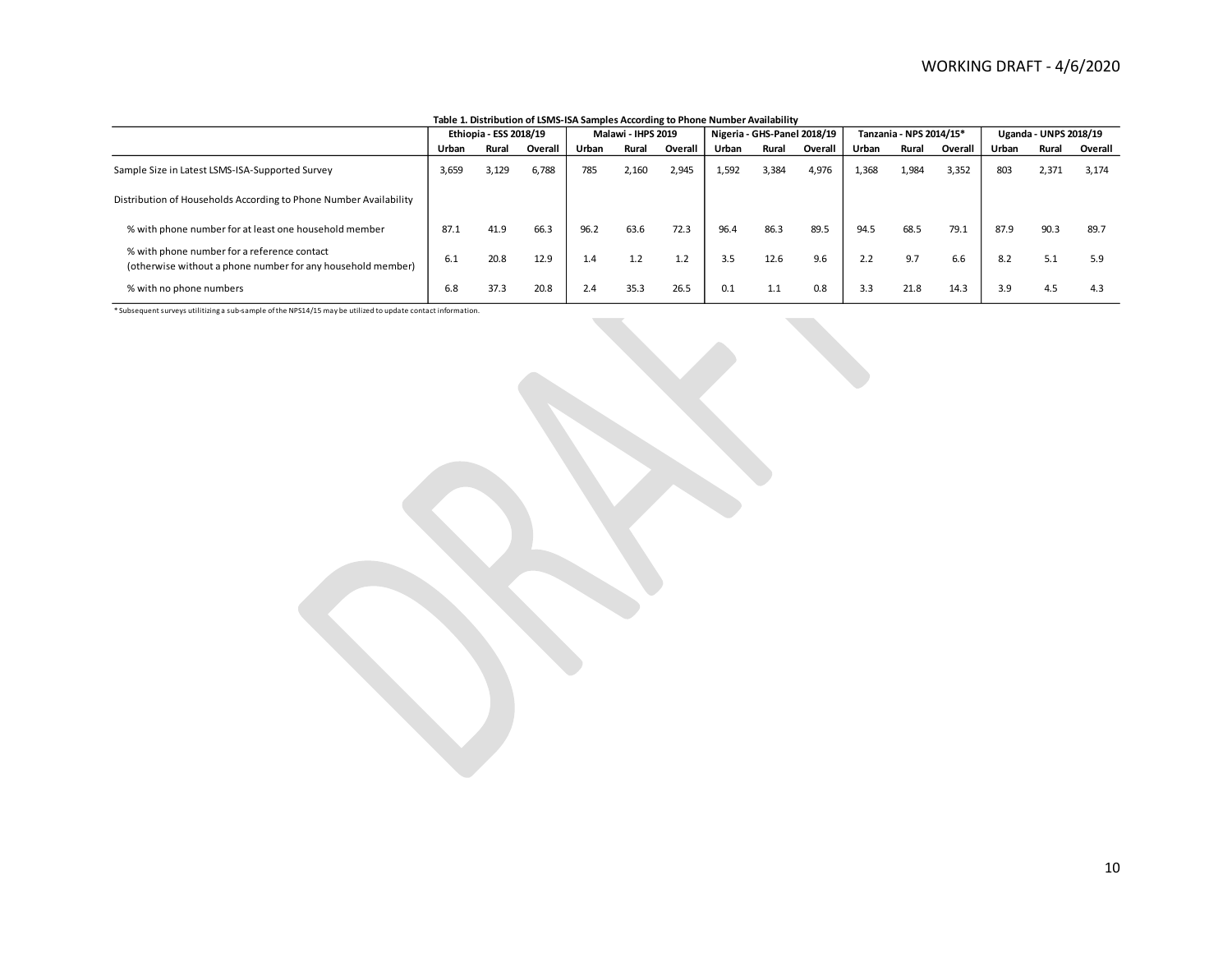#### **Annex**

# **Design and Use of HFPS Survey Solutions Platform**

# Overview of the CATI survey process

- Create assignments for the survey
- Make assignments to interviewers as a function of:
	- o Interviewer's availability
	- o Respondent's availability
	- o Other relevant considerations (e.g., language, region, gender, etc.)
- Make attempts to contact the respondent household
- If successful,
	- o conduct the interview, to the degree possible
	- o record the outcome of the interview
- If not successful, record the result of the attempt (e.g., wrong number, no answer, asked to call back, refusal, etc.)
- Send the assignment back to survey management
	- $\circ$  Completed assignments will be removed from the pool of remaining assignments
	- $\circ$  Incomplete assignments that have exhausted allowed contact attempts will be removed from the pool
	- $\circ$  Incomplete assignments will be available for later assignment (e.g., make another contact attempt
- Make additional attempts to contact the household, as needed
	- o Stop if interview successful
	- o Stop if exhaust survey protocol's max number of attempts

# Detailed approach

# Create survey assignments

Assignments consist of information about survey targets. At a minimum, assignment data provide the minimum information for contacting and identifying the survey target. For example, this could be a phone number to call and the name of a person with whom to speak. Ideally, assignment data provide information about the target that could help interviewers ask questions or survey managers match interviewers to respondents. For example, prior information could include the names, ages, and contact details of all members of the target household, and information on the language(s) spoken by the respondent and their likely availability (e.g., an occupation that might imply availability only in the evenings).

At the beginning of the phone survey, this information would be created based on information from prior surveys. For each LSMS-ISA-supported longitudinal household survey, the data available might differ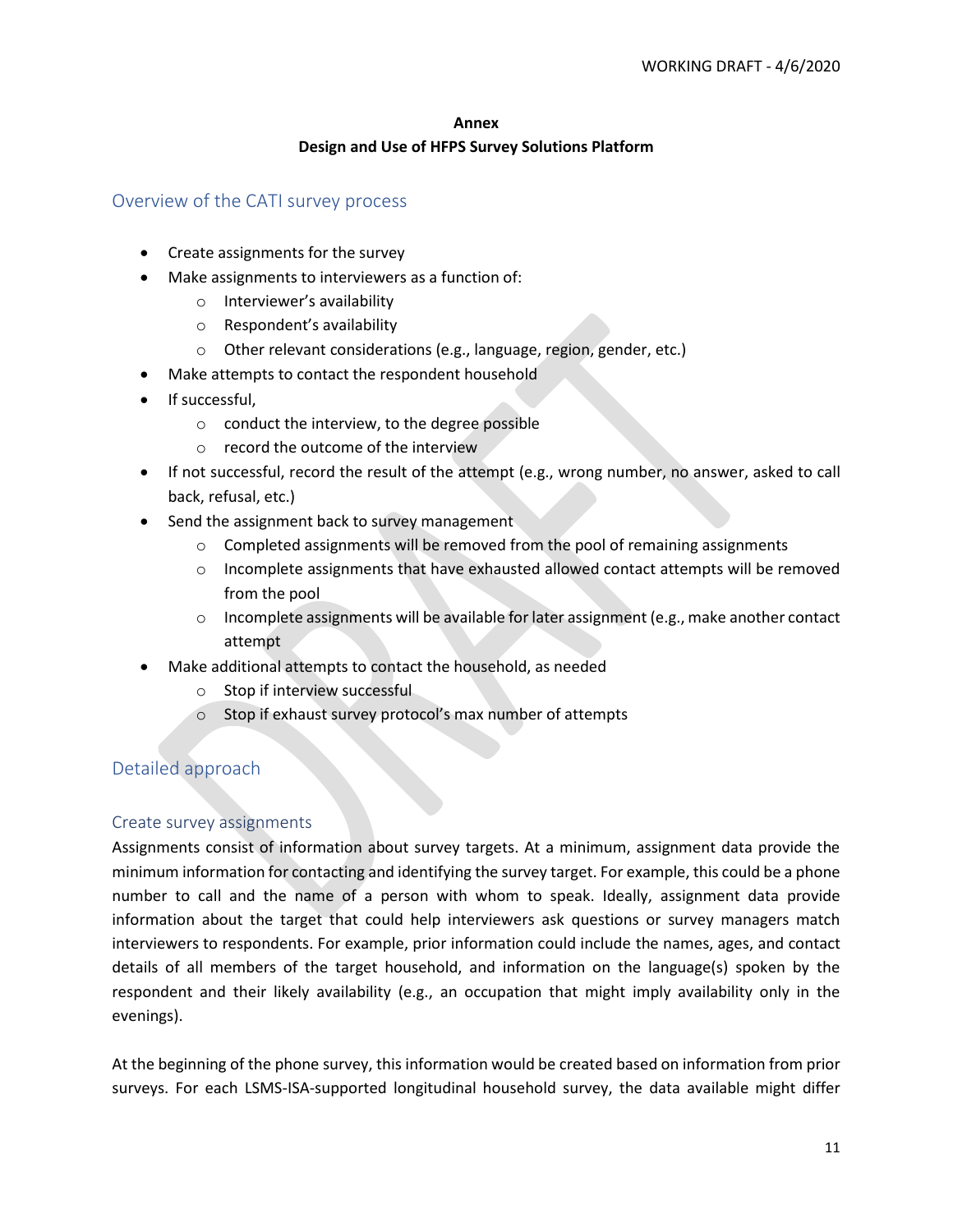slightly. In some cases, phone contacts may have been collected for each household member. In others, phone contacts may have been gathered for only one key household contact. In still others, contacts may be available, in addition, for key contact(s) outside of the household (e.g., a neighbor or community leader).

As the survey progresses, this information will be supplemented with new information. If the target household is successfully contacted, one will learn when respondents are available. For example, the assignment may require calling back after 4PM on weekend days. If the target household is not successfully contacted, one will learn that other contacts—and perhaps some creativity—may be needed in order to track the household. For example, the assignment may require working through all contact numbers for the target household, and maybe even using contacts in the community in order to locate the target household.

## Allocate survey assignments

CATI surveys typically have three modes of allocating assignments. The first is based, principally or exclusively, on the interviewer's availability. In this mode, survey management has a list of assignments, and allocates them to interviewers as interviewers are available. This approach arises in the least sophisticated CATI survey operations.

The second mode is to match interviewers and respondents based on attributes of the respondent known before any call attempt—attributes drawn from past data such as the respondent's language, region of origin, or gender. In this mode, survey management queries the overall list of assignments for those that are the best matched for a given respondent. This approach requires a bit more technological and managerial sophistication.

The third mode, a variant of the second, involves making allocation decisions based on information learned about target households during contact attempts. In this approach, survey management matches interviewers and respondents based both on previously known attributes (e.g., language) and on newly learned attributes (e.g., periods of availability). This approach requires even more technological and managerial sophistication.

# Attempt to contact the target household

Once interviewers receive assignments, they will try to contact target households in order to interview them. To contact them, they will rely on preloaded contact details.

If successful in contacting the household, the interviewer will attempt to interview the household. This entails:

- Confirming that person on the phone is an eligible respondent
- Confirming the respondent's willingness to participate
- Communicating the expected time required for the interview (e.g., 10-20 minutes)
- Confirming the respondent's availability to participate in the survey right now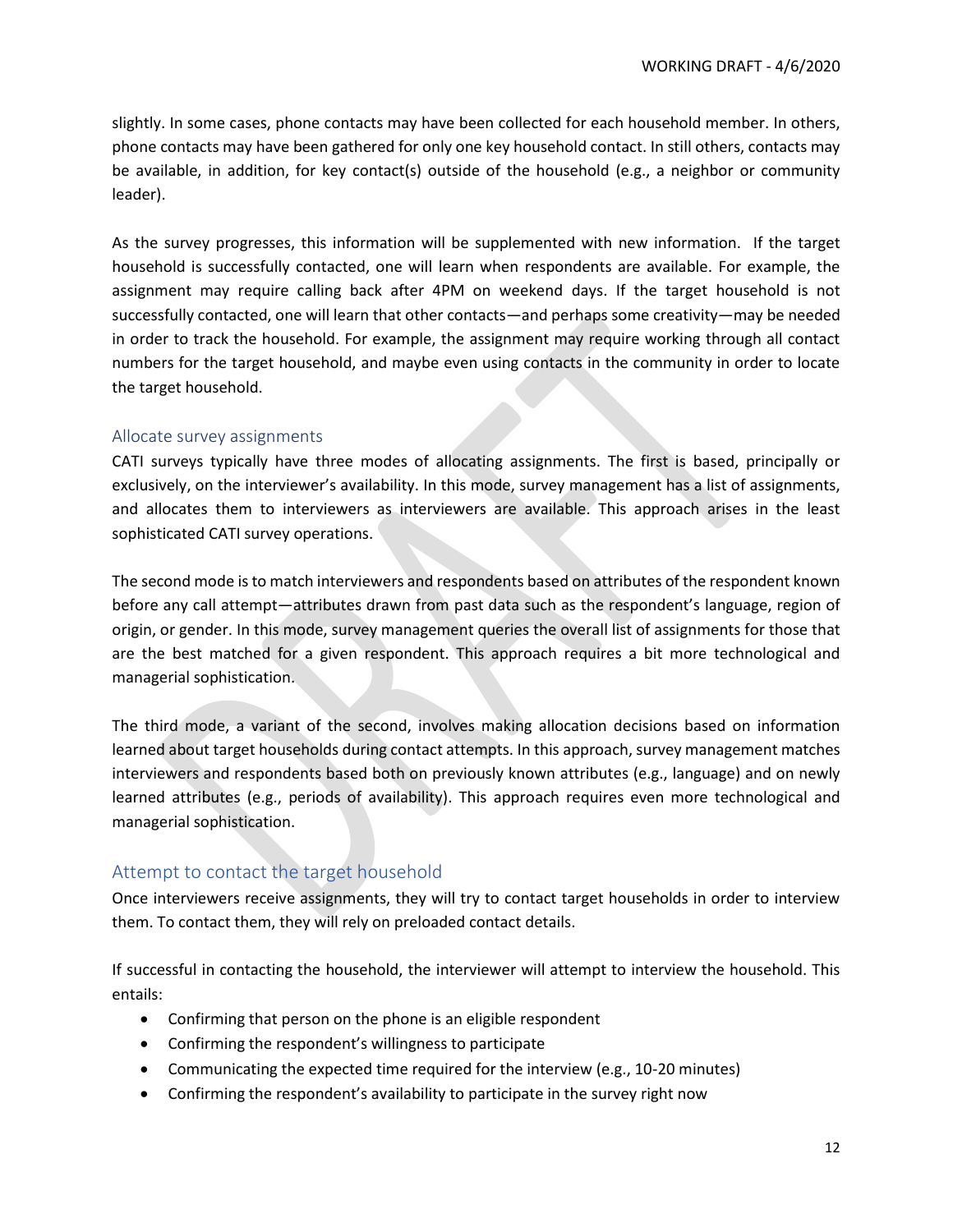If the interview can continue, the interviewer will first record the attempt to contact the household in the questionnaire and then conduct the interview, asking all relevant questions. At the close of the interview, the interviewer will mark the interview as complete and send it to the server for storage.

If the interview cannot continue, the interviewer will record the interview attempt in the questionnaire (e.g., called the household at 6PM on Friday), the outcome of the interview (e.g., respondent not available/rescheduled), and any next steps (e.g., call back on weekend days after 2PM).

If the interviewer is not successful in contacting the household, the interviewer will record the contact attempt in the interview. The details of the attempt will include the time of attempted contact (e.g., Monday at 2:30PM) and the outcome of the attempt (e.g., no answer).

# Continue contact attempts until stop rule reached

Attempts to contact target households will continue until either the interview is successfully completed, or the survey protocol dictates that the contact attempts cease (e.g., contact attempts exhausted, respondent refuses, etc.). The survey management system must be able to differentiate between cases where contact attempts should continue and where contact attempts must end.

## Technical requirements

## Create a CATI questionnaire

To be useful for a phone survey, assignments need to contain both initially known information as well as information gathered during the survey. For that reason, the Survey Solutions questionnaire needs two features. First, the questionnaire should contain fields for preloading information learned from the last LSMS-ISA-supported longitudinal household survey. While the scope and richness of information may vary across LSMS-ISA-supported longitudinal household survey, the minimum data package will contain a contact number for the household and the name of the household head. Where more information is available, more information will be preloaded. Second, the questionnaire should contain a section for capturing a log of all attempted (and successful) contacts with the household—for example, when the attempt was made, what number was called, what was the outcome of the attempt, what are the next steps for the assignment.

## *Preloaded contact information*

The preloaded information will serve two functions. First, it will provide interviewers with contact details for all call attempts—materially, a phone number to call and a person's name to request. Second, it will provide information to select when populating the call attempt roster—for example, which number was called (if there are multiple contacts for the household) and who initially answered the phone.

This information may need to be preloaded in two ways. To be useful for contact attempts, the information will need to be in "flat" human-readable format—for example, a comma-separated list of phone numbers with useful contextual information embedded (e.g., "55 55 55 55 (Moussa - head), 66 66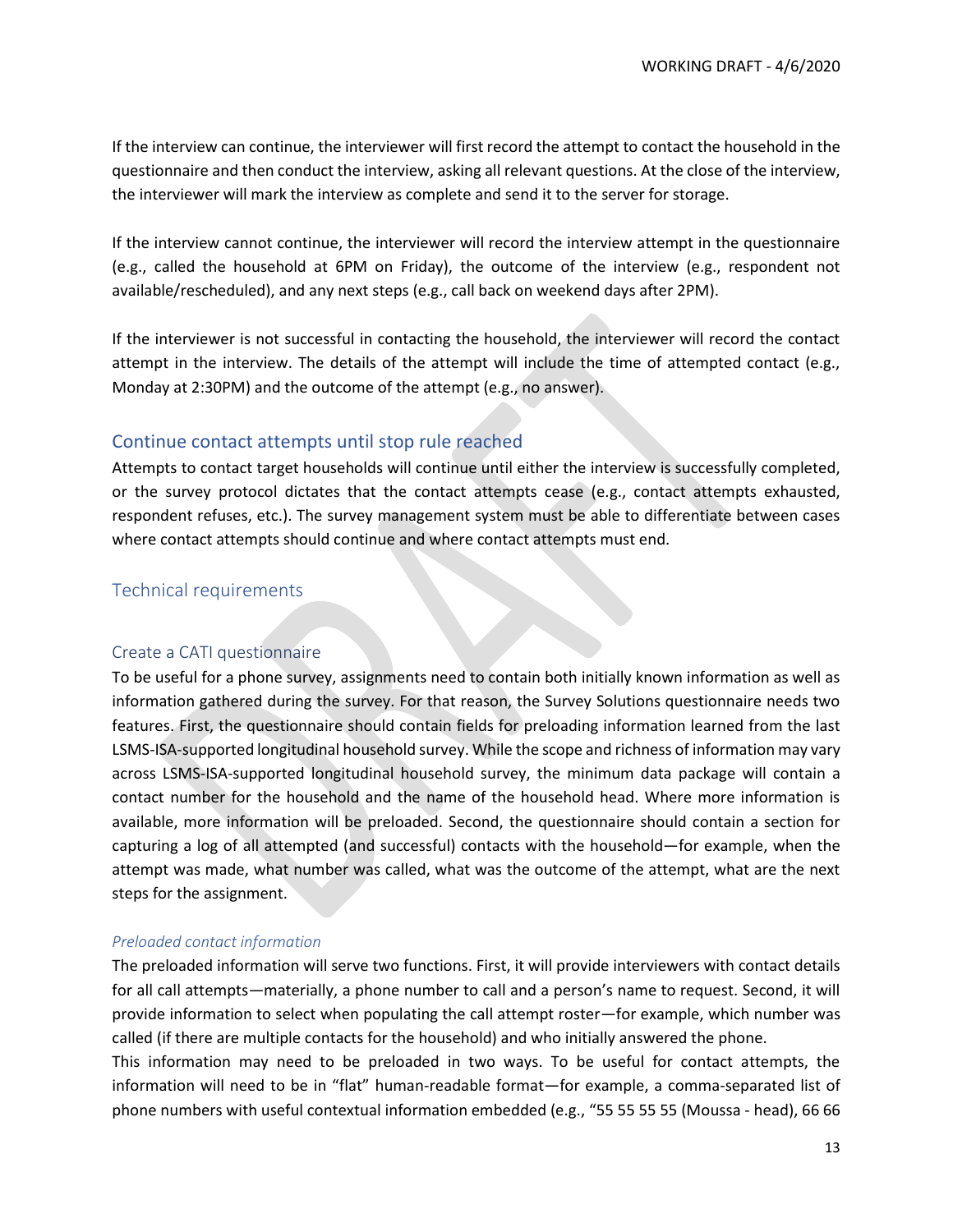66 66 (Fatima - spouse)". To be useful for the contact attempt roster, the information will need to be in a structured machine-readable format—for example, a list of names and a tabular data set of people and contact numbers, such that names and numbers, respectively, could be selected in a linked question to record which number was called and who answered.

### *Contact attempt roster*

The call attempt roster will work as follows. The roster will be designed to contain up to a certain number of contact attempts, the number of attempts being dictated by the survey design. The roster will contain the following questions:

- **When the contact attempt was made.** This will be a date-time question.
- **Which number was dialed.** If the number is one known from the last LSMS-ISA-supported longitudinal household survey, the potential answers will be drawn from numbers associated with the household. If the number was discovered during earlier attempts to contact the household, this number will be drawn from another source in the questionnaire.
- **Whether anyone answered the phone.** This will be a yes/no question.
- **Why no one answered.** Answers will include: invalid number, no answer.
- **Who answered.** Answers will be drawn from the household roster.
- **Outcome of the attempt.** Answers will include: answered and available, answered but unavailable, no answer, wrong/invalid number,
- **When to call back.** Through several questions, the interviewer will record when contact the household next.
- **Notes.** This text question will provide the interviewer to record any other useful information to facilitate the scheduling or conduct of future contact attempts.

#### *Questionnaire content*

TBD. See CN for more details

## Create CATI assignments

#### *Compile contacts from data*

This is data management task that involves identifying variables with contact details and compiling them into a single file for all target households.

#### *Evaluate whether contacts are adequate*

Globally, this involves determining whether contact details appear adequate for each target household. At the level of each phone number, a script needs to determine whether the phone number appears valid—for example, whether it has the required number of digits, follows the expected pattern for known service providers, etc. At the level of each target household, a script also needs to decide whether there is at least one valid contact number.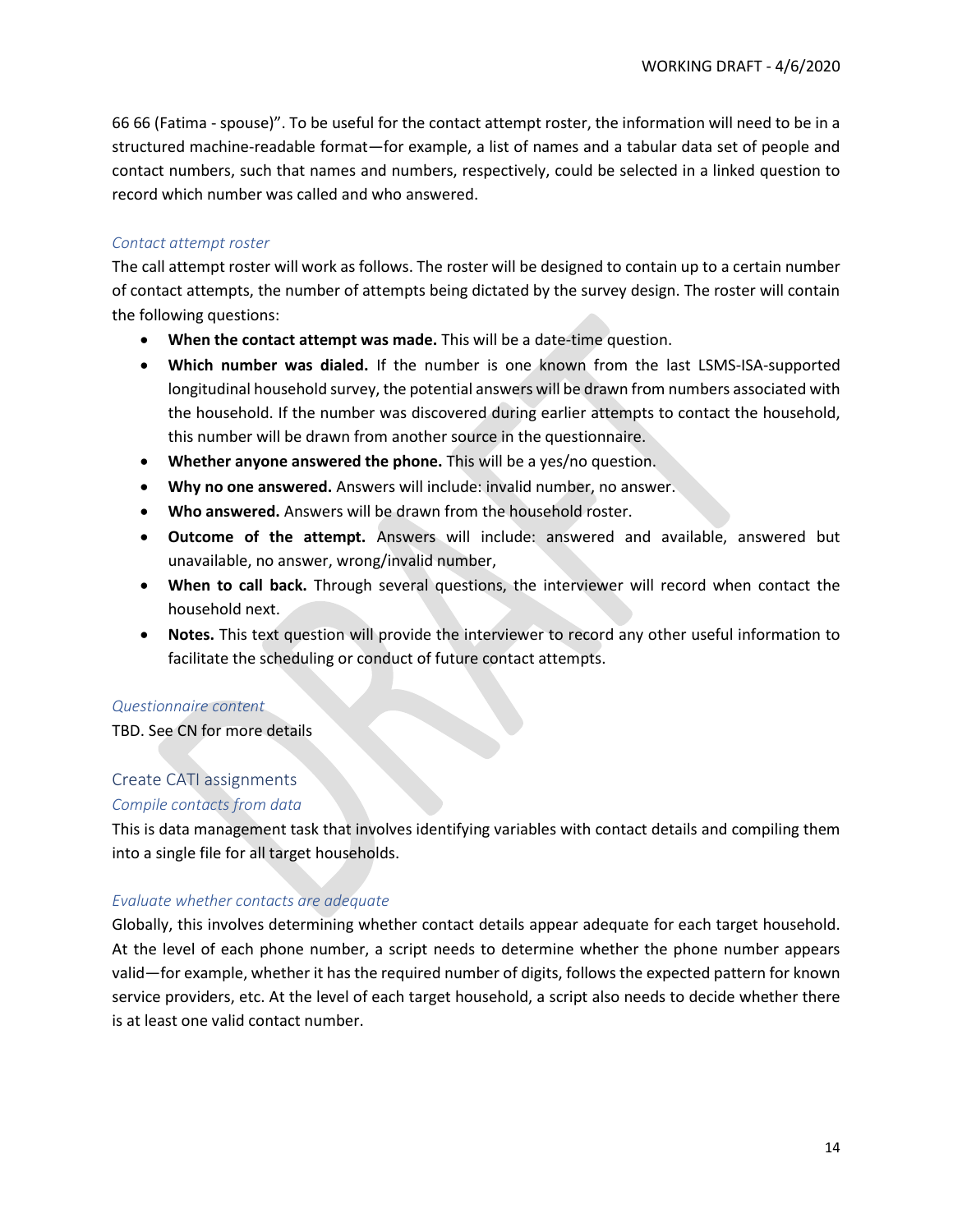#### *Compile other contact information*

Depending on the outcome of the evaluation, there are different next actions. If the household has adequate contact information, an assignment can be created for it. If the household does not have adequate contacts, some attempt must be made to either compile auxiliary contacts (e.g., get contacts for community members or neighbors apt to know the contact household) or gather contacts (e.g., call auxiliary contacts in order to get a phone number for the household).

### *Transform contacts into preload format(s)*

Once adequate contacts have been compiled for target households, a script will transform the contact data from the current format into the format(s) required by the CATI application.

# Create a CATI management system

#### Decide on the best approach for a given context

In a sense, running a CATI survey is no different than running a CAPI survey. In a CAPI survey, managers allocate work to interviewers, interviewers complete those interviews, and return completed interview for review. With that in mind, survey manager's role is, first, to make an initial allocation and, then, to monitor completed interviews. This role is somewhat passive. Whatever happens in between interview allocation and completion—making multiple contact attempts, making multiple calls to complete an interview, monitoring/reporting on progress—is left to interviewers to manage without oversight/assistance from survey managers.

In another sense, running a CATI survey may be different than a CAPI survey. In a CAPI survey, interviewers complete an allotted set of interviewers in a single place (i.e., a primary sampling unit) over a set period of time (e.g., 1 week). Because work is fixed in space, interviewers completes their work for a given place before moving on to another place. Because interviews are long and rapport with households increases response rates, an interviewer typically completes all the interviews that they were initially assigned. In a CATI survey, the constraint of place is relaxed, but the constraints of time to completion may be more binding—particularly for this urgent survey on COVID-19. Because work is relatively disconnected from place, interviewers may interview any target households. Because starting an interview may require several contact attempts, different interviewers may make contacts to contact the same household. For example, one interviewer working a morning shift may call in the morning, another interviewer working an evening shift may call again in the evening, and still another interviewer working a weekend shift may call during the weekend. Because interviews are short, a single interviewer may complete the interview in 10-30 minutes. But because interview break-off is more likely with CATI than CAPI, completing an interview may require several interview sessions—potentially by different interviewers, depending on how well the respondent's and the initial interviewer's availability align. With all the above in mind, the survey manager's role is to allocate interview assignments, assess next steps after each contact attempt, and reallocate interviews until all interviews are completed. This role is quite active. The interviewers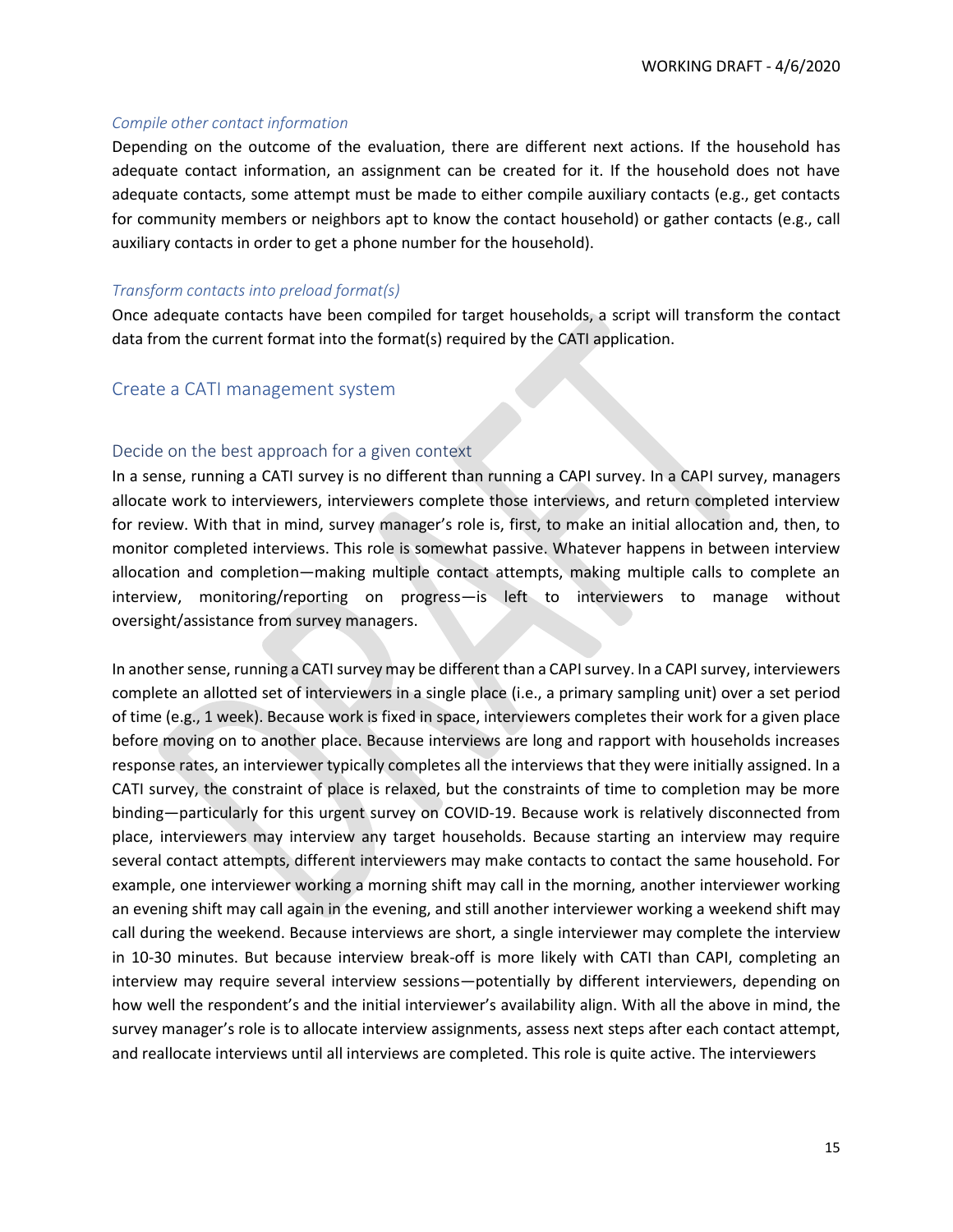### *Two broad approaches to CATI management*

This comparison above articulates two broad approaches to CATI survey management. In the first, survey managers are passive. They allocate interviews and then await results. This approach keeps things simple but may sacrifice efficiency. In the second, survey managers are active. They allocate interviews and then reallocate them, as needed, in order to get work done in the shortest possible time. This approach keeps things efficient but may sacrifice simplicity.

### *Option 1: Keep it simple*

The first approach—of keeping things simple by running a CATI survey like a CAPI one—has several virtues. First, it keeps things simple in terms of responsibilities. The responsibilities for survey managers are clear: assign interviews; monitor results; chastise/help interviewers if their results are not up to expectations. The responsibilities for interviewers are equally clear: call households as much as needed to make contact; work as hard as possible to complete interviews.

Second, it keeps things simple in terms of actions. At the outset, survey managers allocate interviews. After that, interviewers complete their allocation. If interviewers complete their initial assignments, survey managers allocate more assignments. If interviewers fail to complete initial assignments, survey managers either let interviewers continue working on incomplete initial assignments or ask interviewers to move on to new assignments.

Third, it keeps things simple by keeping them familiar. For interviewers, the CATI workflow would exactly match the familiar CAPI one: sync to receive assignments, start interviews, stop and re-start interviews as needed, complete interviews when finished, and sync to send completed interviews for review. For survey managers, the CATI workflow would be equally familiar: make initial assignments to interviewers, react to incoming completed interviews, assign new interviews as needed.

Fourth, it keeps things simple in terms of technology. One technological component is the need for internet access. At the survey's start, interviewers need to sync in order to get their assignments. As interviewers complete assignments, they sync to send them to the server. If new assignments are needed, interviewers sync to get them. Otherwise, interviewers can work offline. Likewise, survey managers can get updates on progress through phone calls to interviewers. This may be an important virtue if cellular networks are saturated during COVID-19 outbreaks. Another technological component is the need for a survey management system. To assign interviews, survey managers use Survey Solutions Headquarters. This simply involves finding an assignment and assigning it to an interviewer. To monitor work progress, survey managers use a traditional system outside of survey solutions—for example, calling interviewers to get an update on work in progress and compiling it in an Excel document. This may be a welcome virtue in that Survey Solutions, with its existing functionality, could be used without any effort on the part of WB or NSO staff to develop a new solution and to train on use of that solution.

This approach—of managing a CATI survey like a CAPI one—also has several definite or likely downsides. First, it makes interviewers' work invisible until completed interviews are sent. When an interview is still with an interview, survey managers cannot see what progress has been made. Because of this, survey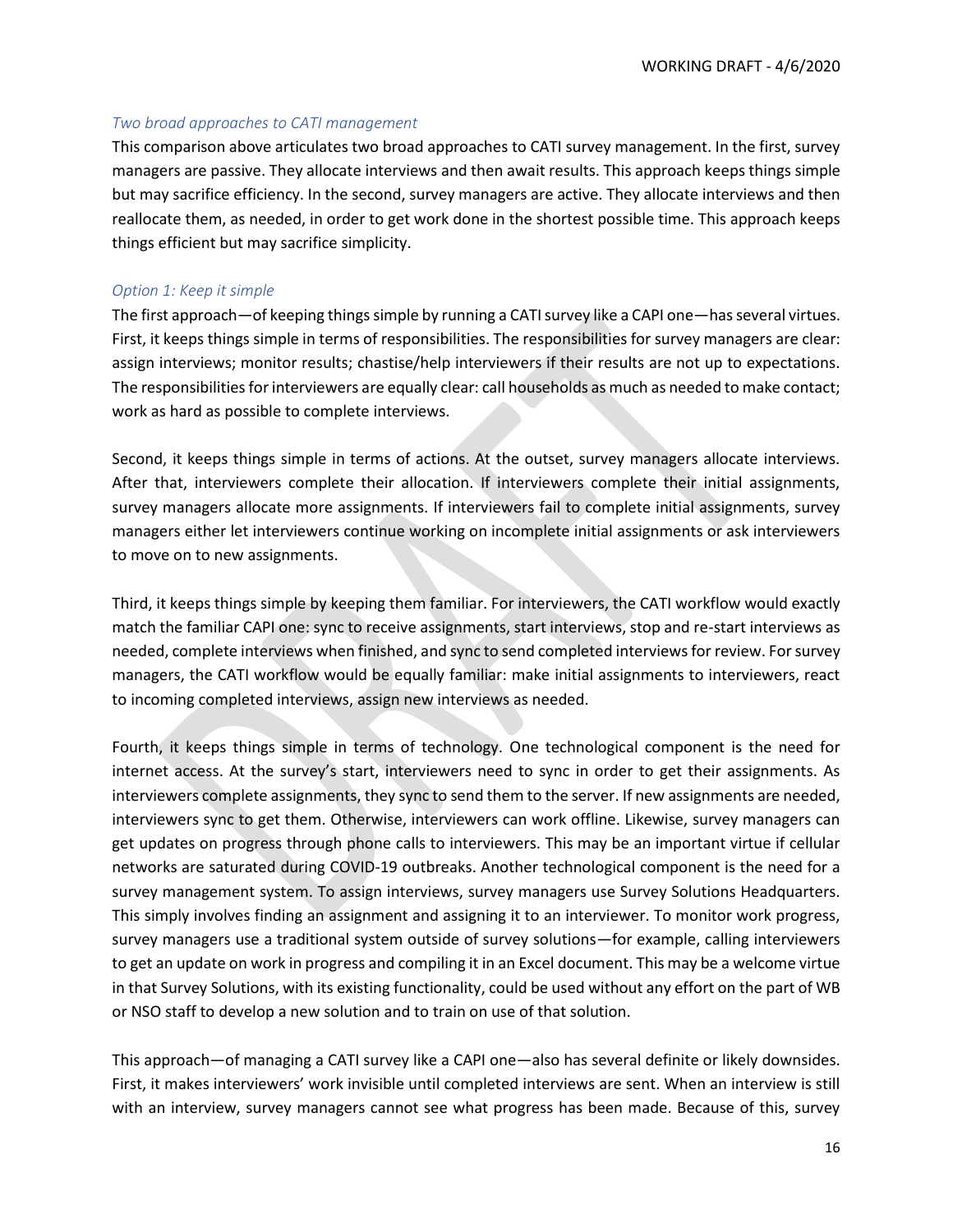managers cannot provide interviewers feedback or support on their work in progress. For example, supervisors cannot advise interviewers to call at different hours in order to reach a household or move an unproductive assignment to others. Because of this also, survey managers cannot easily observe how much work remains at any given moment at time. For example, survey managers do not know whether an incomplete assignment has been started, how many call attempts have been made, or whether an interview has begun or not. This lack of information will lead survey managers either to wait passively until completed assignments are sent, or to call each interviewer for updates daily.

Second, it may imply that more time (or human resources) is required to complete a given survey sample. If interviews stay with the interviewers to which they were initially allocated, the time needed for survey completion is a function of the time needed for the slowest interviewer to complete. If difficult interviews stay with their initial interviewer, each interviewer's workload may take longer to complete. For example, a difficult to reach respondent may take longer to reach if contact attempts can only be made during a single interviewer's availability. If difficult interview cases are not reallocated to other interviewers who have different availability, more interviews may exhaust contact attempts before successful contact is made.

#### *Option 2: Keep it efficient*

This approach—of constantly monitoring progress and reassigning cases to promote interview completion—has several virtues. First, it allows managers to spread work across a team in order to maximize changes of interview completion—for example, after an unsuccessful call attempt during the day/weekday, shifting the assignment to another interviewer for an evening/weekend call attempt.

Second, it makes the work of interviewers visible to survey managers. After each contact attempt, the interviewer marks the interview as complete and sends back to the server for evaluation and reassignment. In this way, the survey manager can see for each interview what work has been done (e.g., completed  $4<sup>th</sup>$  unsuccessful contact attempt during the weekday), can understand what work needs to be done next (e.g., make another call attempt), and can decide on the next action (e.g., move call attempts to nights and/or weekends). In similar fashion, the survey manager can have a real-time overview of survey—of the progress made, of the work in progress, and the workload for different segments of interviewers (e.g., daytime/nighttime workers, weekday/weekend workers). As a result, the survey manager has the control needed in order to make most efficient and effective work of the human resources available for the survey.

This approach, of course, is not without its downsides. **First**, it requires adoption of a new workflow. For CAPI surveys, as outlined above, the typical workflow for survey managers is to allocate assignments and then react to incoming completed interviews—and for interviewers is to receive assignments, complete them, and sync completed work. For CAPI staff to move to a CATI workflow, there will be some (re)training required. **Second**, it requires regulars syncing, and internet to do that. If interviewers must sync and supervisors assign often, they need the internet connection to do so. If internet proves problematic, this approach will become difficult to implement. If work can be performed in a call center, this problem may be less likely to arise. If the survey team needs to move to home-based work, this problem may be more